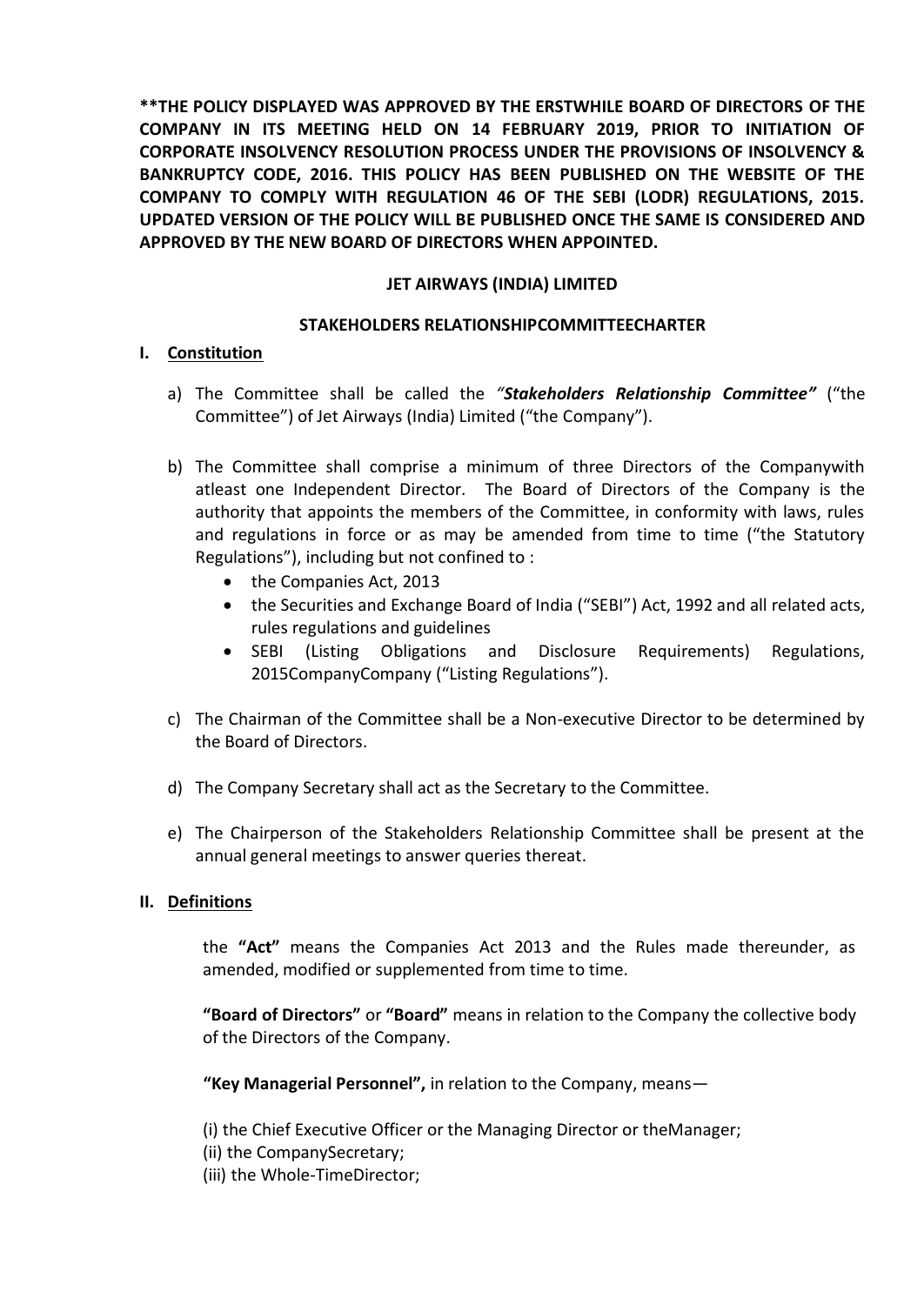(iv) the Chief FinancialOfficer

(v)such other officer, not more than one level below the directors who is in whole-time employment, designated as key managerial personnel by the Board; and (vi)such other Officer as may be prescribed under theAct;

**"Independent director"** means an independent director referred to in sub-section (6) of section 149 of the act and the Rules prescribed thereunder;

### **III. Terms of Reference**

- a) To receive the report of the Registrar and Share Transfer Agent about investors' complaints and grievances and follow up for necessary action taken for redressal thereof.
- b) To review the existing "Investor Redressal System" and suggest measures for improvement in investor relations.
- c) To note the transfer / transmission / transposition / rematerialisation/ dematerialization of shares and consolidation / spliting of folios as approved by the persons duly authorized by the Board of Directors in this regard and the issue of share certificates in exchange for sub-divided, consolidated, defaced, torn, etc.
- d) To review the Shareholding Pattern of the Company and the changes therein.
- e) To appoint and remove Registrars and Share Transfer Agent, decide the terms and conditions, remuneration, service charge / fees and review their performance.
- f) To decide the frequency of audit of the Registrar and Share Transfer Agent and to consider the Auditor's Report thereon.
- g) Review of adherence to the service standards adopted by the listed entity in respect of various services being rendered by the Registrar & Share Transfer Agent.
- h) Review of the various measures and initiatives taken by the listed entity for reducing the quantum of unclaimed dividends and ensuring timely receipt of dividend warrants/annual reports/statutory notices by the shareholders of the Company
- i) To consider and take on record the certificate from a practicing Company Secretary under Listing Regulations.
- j) Consider and resolve the grievances of security holders of the Company including complaints related to transfer/transmission of securities, non-receipt of annual report/declared dividends/notices/ balance sheet, issue of new/duplicate certificates, general meetings, etc.
- k) Oversee compliances in respect of dividend payments and transfer of unclaimed amounts to the Investor Education and Protection Fund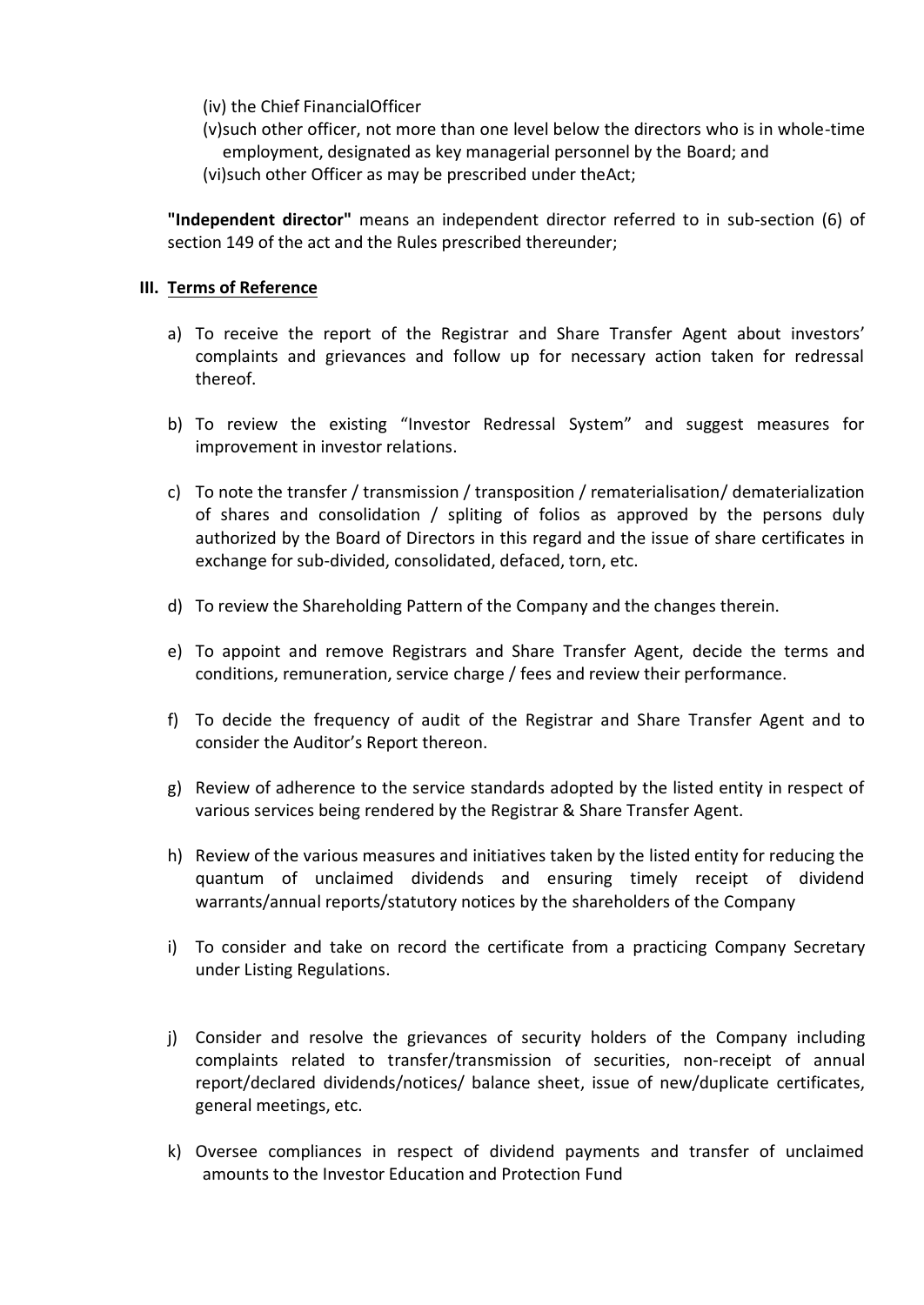- l) Review of measures taken for effective exercise of voting rights by shareholders.
- m) to delegate any of the powers mentioned above to the Company executives
- n) To carry out any other activity as may be mandated by the Statutory Regulations
- o) Such other matters as may be referred or delegated to it, from time to time, by the Company's Board of Directors.

#### **IV. Powers of the Committee**

- a) The Committee shall have all powers to decide on matters in II above.
- b) The Committee is authorized to delegate its powers in whole or in part.
- c) The Company Secretary or any other authorized executive of the Company shall provide the Committee :
	- i. Full background details of all grievances in II above
	- ii. Updates on changes in the Statutory regulations
	- iii. All relevant correspondence with statutory and regulatory authorities
	- iv. Any other information required by the Committee
- d) Any member of the Committee shall have the right to seek any information or clarification from the Company and/or the Registrar and Share Transfer Agents and/or any other person or person(s),
- e) The Committee can seek legal and / or professional advice that may be required to fulfill its objectives.

#### **V. Meetings**

- a) **Frequency**: As and when required with a minimum one Meetings to be held in a financial year.
- b) **Quorum**: The quorum shall be minimum two members or one third of the members of the Committee, whichever is higher.
- c) **Other attendees** The Company Secretary and any other executive(s) required by the Chairman of the Committee shall be present at the meeting. Further if required by the Chairman of the Committee, a representative of the Company's Share Registrars and Transfer Agents, shall be present at the meeting.
- d) **Minutes:** The Minutes of each Meeting shall be recorded by the Company Secretary or any other executive of the Company authorized by the Chairman of the Committee, and shall be approved by the Chairman before being circulated to the Board of Directors of the Company. However issues requiring attention /approval of the Board of Directors